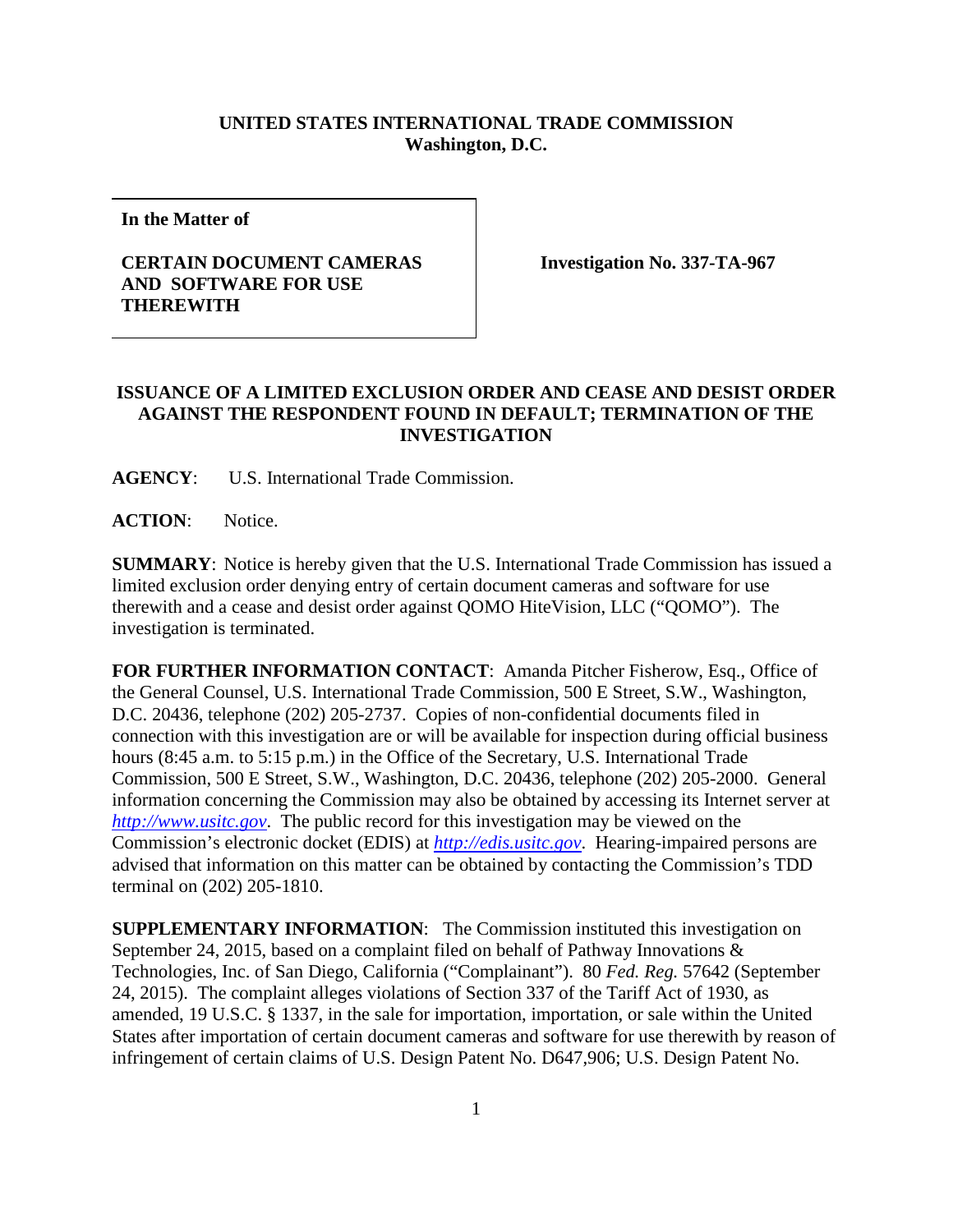D674,389; U.S. Design Patent No. D715,300; and U.S. Patent No. 8,508,751 ("the '751 patent"). The Commission's notice of investigation named the following respondents: Recordex USA, Inc., of Long Island City, New York ("Recordex"); QOMO of Wixom, Michigan; and Adesso, Inc. of Walnut, California ("Adesso"). The Office of Unfair Import Investigations was named as a party but has subsequently withdrawn from the investigation. Adesso was terminated based on a consent order stipulation and consent order. Order No. 5 (unreviewed) (Nov. 23, 2015). QOMO was found to be in default. Order No. 10 (unreviewed) (Dec. 7, 2015). Recordex was terminated based on settlement. Order No. 19 (unreviewed) (May 13, 2016).

On December 7, 2015, the Commission determined not to review an initial determination finding QOMO in default and later requested briefing from the parties and the public on the issues of remedy, the public interest, and bonding. Complainant filed a submission requesting a limited exclusion order ("LEO") and a cease and desist order ("CDO") against QOMO, and arguing that none of the public interest factors weighs against granting the LEO and CDO. Complainant requested that QOMO not be afforded the opportunity to import during the period of Presidential review, or in the alternative, that the bond be set at 100 percent of entered value in accordance with the Commission practice for defaulting respondents.

The Commission finds that the statutory requirements for relief under section  $337(g)(1)$ ,  $(19 \text{ U.S.C.} \S 1337(g)(1))$  are met with respect to QOMO. In addition the Commission finds that the public interest factors enumerated in section  $337(g)(1)$  do not preclude issuance of the statutory relief.

The Commission has determined that the appropriate remedy in this investigation is (1) an LEO prohibiting the unlicensed entry of certain document cameras and software for use therewith that are manufactured abroad by or on behalf of, or imported by or on behalf of, QOMO that infringe one or more of claims 1-10, 12-18, and 20 of the '751 patent; and (2) a CDO prohibiting QOMO from importing, selling, marketing, advertising, distributing, transferring (except for exportation), and soliciting United States agents or distributors for certain document cameras and software for use therewith that infringe one or more of claims 1- 10, 12-18, and 20 of the '751 patent.

Finally, the Commission has determined that the bond during the period of Presidential review pursuant to 19 U.S.C. § 1337(j) shall be in the amount of 100 percent of the entered value of the imported articles that are subject to the LEO or CDO. The Commission's orders were delivered to the President and to the United States Trade Representative on the day of their issuance.